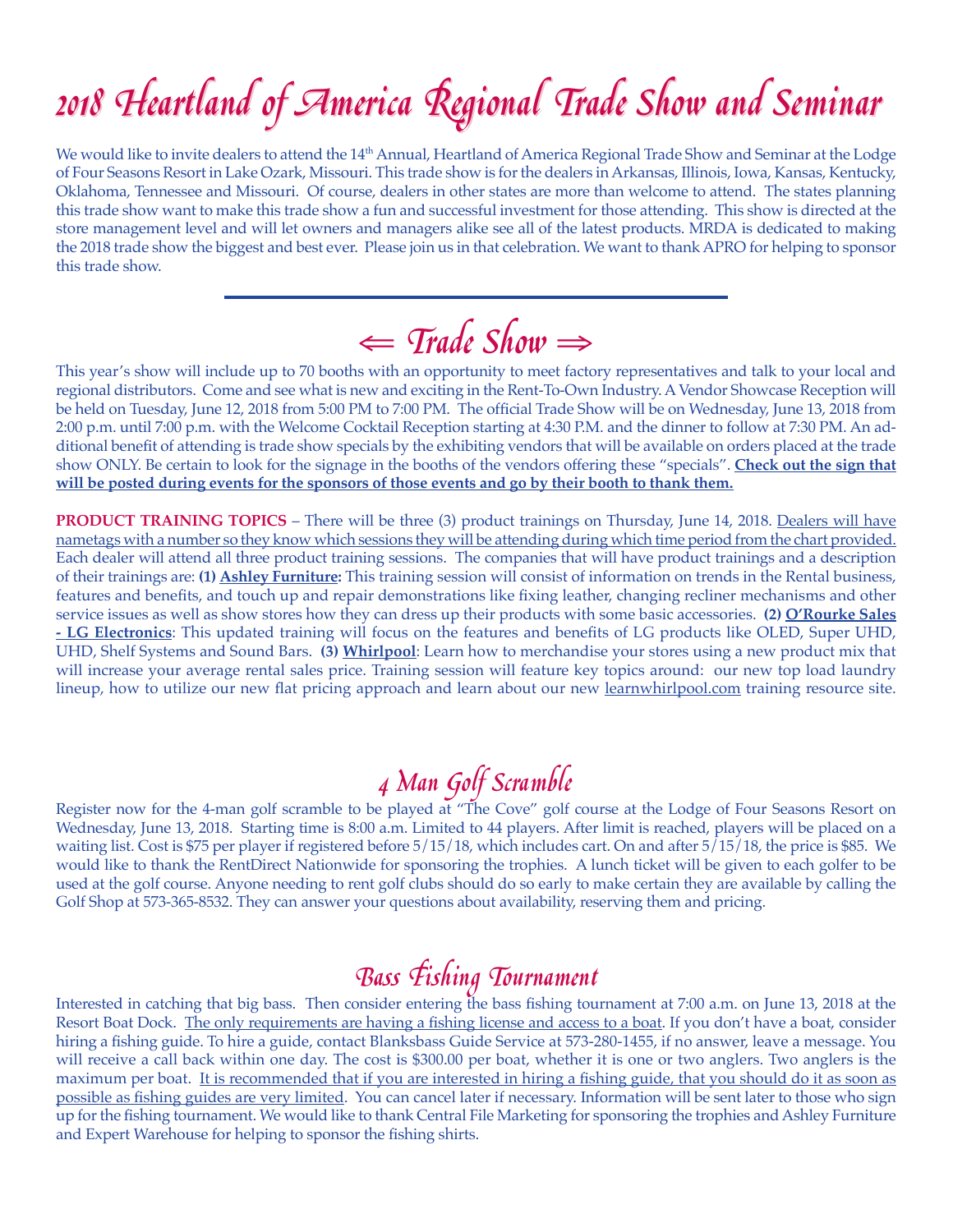$\mathcal{R}$ egistration and  $\mathcal{F}$ ee<br>Advance registration is requested and suggested. This will help avoid unnecessary delays upon arrival. Fees may be paid by check or by using your VISA, MASTER CARD, DISCOVER or AMERICAN EXPRESS. If paying by check, make check payable to **MISSOURI RENTAL DEALERS ASSOCIATION**. You may also register by calling (573) 489-0622 (cell) or scan and email your registration form to steineraa@aol.com and charging the registration fee to any of the above-mentioned credit cards. **Each dealer member company of their state's RTO Association will be given a free registration for one (1) dealer. Dealers must be a member of their state's RTO Association to also receive the registration discount fee.** Those dealers that just want to attend the Vendor Showcase on Wednesday, may do so for FREE. Meal tickets for the other functions may be purchased individually. You may also indicate and pay for a specific number of dealers and guests, but submit their names by May 29, 2018. **In addition, the MRDA is offering to first time member companies and/or member companies that have not been in attendance at the MRDA trade show within the past 2 years, one (1) free hotel room night per company. Please call Ken Steiner at (573) 489-0622 regarding this.**

Lodging<br>Participants should make their own hotel arrangements. The Lodge of Four Seasons Resort (888/265-5500 or 573/365-3000) is holding a limited block of rooms for the Heartland of America Regional Trade Show and Seminar until May 12, 2018. After May 12, 2018, rooms will be reserved on a space available basis only. The room rate is \$130 per night, plus tax for one to two persons per room. You can make your reservations on line by using the online link as follows: https://reservations.travelclick.com/17336?groupID=2083229.

Full refund of fees minus a \$15 processing fee will be made if WRITTEN notice of cancellation of registration is received by May 22, 2018. Half of the registration fee minus the processing fee will be made after this date. No refunds will be made unless WRITTEN notice of cancellation is received prior to the opening date of the trade show. FOR GOLF: Cancellations must be received prior to May 16, 2018 in order to receive a full refund. After this date, NO refunds will be given as per the golf club.

⇐ Tentative Itinerary<sup>⇒</sup>

### **Tuesday, June 12th**

| 9:00 AM to 5:00 PM | Vendor booth set-up                   |
|--------------------|---------------------------------------|
|                    | <b>Early Registration for Dealers</b> |
| 5:00 PM to 7:00 PM | Welcome Reception - Exhibit hall      |

### **Wednesday, June 13th**

| 7:00 AM            | Bass Fishing Tournament - Lodge of Four Seasons Resort Boat Dock (Fishing License &<br>access to boat NEEDED)(See "Bass Fishing Tournament" for fishing guide information) |
|--------------------|----------------------------------------------------------------------------------------------------------------------------------------------------------------------------|
| 8:00 AM            | Golf Tournament, "The Cove" at Lodge of Four Seasons Resort (Shotgun Start)                                                                                                |
| 9:00 AM to 2:00 PM | Additional Vendor set-up time                                                                                                                                              |
| 1:00 PM to 6:00 PM | Registration - Exhibit Hall - Rooms will not be available until after 4:00 PM                                                                                              |
| 2:00 to 7:00 PM    | Vendor Showcase with Cocktail Reception in Exhibit Hall                                                                                                                    |
|                    | *** Casual Dress*** Drawing for attendance prizes                                                                                                                          |
| 7:30 PM            | Dinner - Marbella Ballroom B <sup>**</sup> Casual Dress <sup>**</sup>                                                                                                      |
| 9:00 PM            | Awards Presentation - Marbella Ballroom B                                                                                                                                  |
|                    |                                                                                                                                                                            |

After dinner party continues in the HK's lounge or Fire & Ice Patio bar.

### **Thursday, June 14th**

| 7:45 AM to 8:45 AM    | Buffet Breakfast – (Casual Dress) – Marbella Ballroom               |
|-----------------------|---------------------------------------------------------------------|
| 9:00 AM to 9:40 AM    | Product Training $-1st$ Session                                     |
| 9:50 AM to 10:30 AM   | Product Training $-2nd$ Session                                     |
| 10:40 AM to 11:20 AM  | Product Training $-3rd$ Session                                     |
| 11:30 AM to 12:40 PM  | Box lunch, PAC raffle drawings and adjournment - Granada Ballroom A |
| 12:45 PM to 1:00 PM   | <b>MRDA Annual Business Meeting (By-law Revision)</b>               |
| $1:15$ PM $- 2:15$ PM | <b>Optional State Association Meetings</b>                          |

\*\*\* Hotel Checkout is by 11:00 A.M. \*\*\* You may wish to checkout before 9:00 AM on Thursday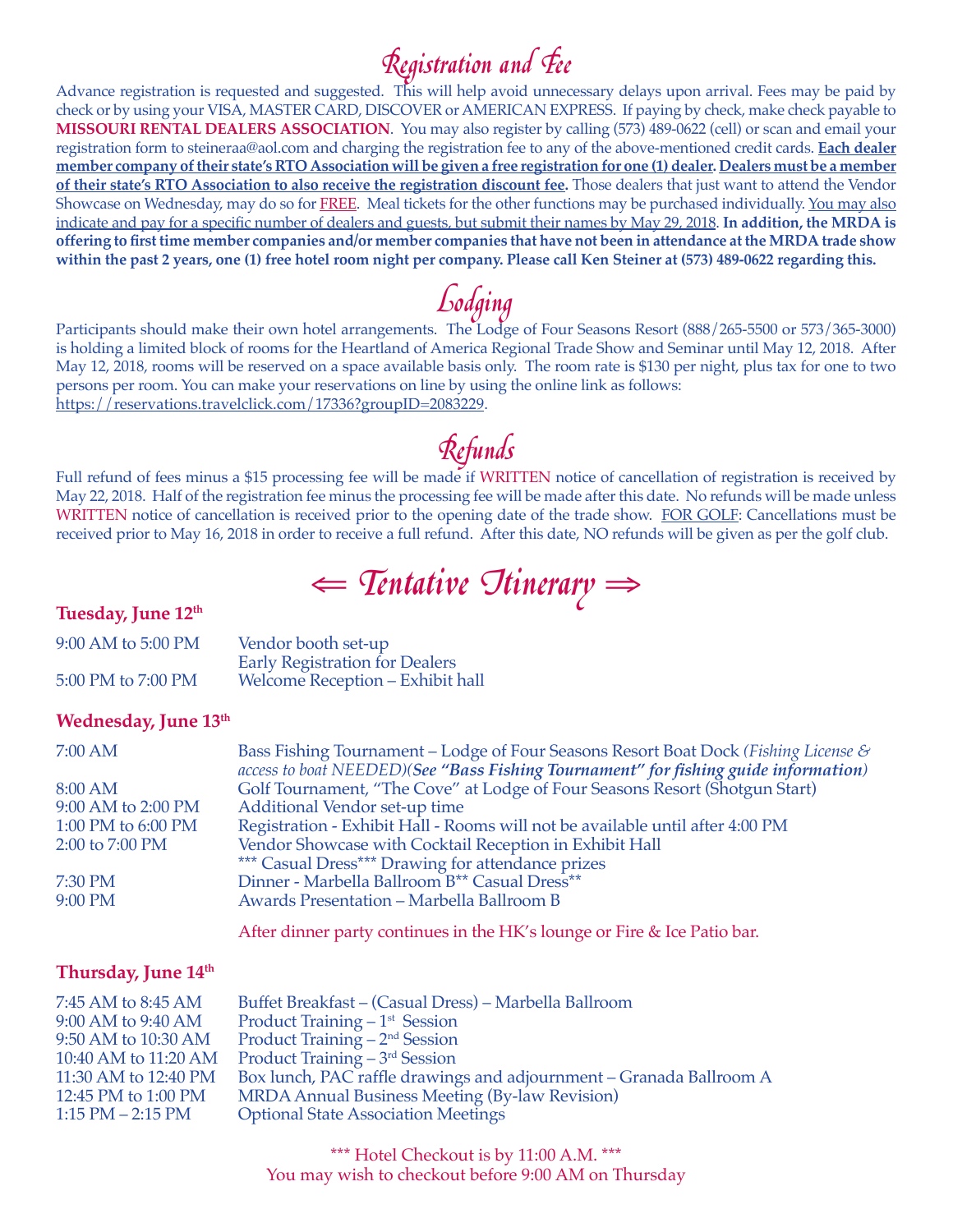## 2018 Heartland of America Regional Trade Show & Seminar Registration Form June 12-14 • Lodge of Four Seasons Resort • Lake Ozark, Missouri

Please print or type-one (1) form per registrant & spouse/guest. (Please note: personal guest is defined as "significant other" or immediate family member) You may photocopy this form. A written confirmation will be sent to you prior to the Trade Show. If your registration is received after June 4, 2018, it will be treated as an on-site registration and no confirmation will be sent.

|                                                                                                                                                                                                                                | FAX: The contract of the contract of the contract of the contract of the contract of the contract of the contract of the contract of the contract of the contract of the contract of the contract of the contract of the contr |  |  |  |
|--------------------------------------------------------------------------------------------------------------------------------------------------------------------------------------------------------------------------------|--------------------------------------------------------------------------------------------------------------------------------------------------------------------------------------------------------------------------------|--|--|--|
| Member e-mail address: National American Secretary and Secretary and Secretary and Secretary and Secretary and Secretary and Secretary and Secretary and Secretary and Secretary and Secretary and Secretary and Secretary and |                                                                                                                                                                                                                                |  |  |  |
|                                                                                                                                                                                                                                |                                                                                                                                                                                                                                |  |  |  |
|                                                                                                                                                                                                                                |                                                                                                                                                                                                                                |  |  |  |

NOTE: Exhibitors should not use this form, as they will receive a special badge form with exhibitor information. No soliciting will be allowed at any social function or on the trade show floor by non-exhibiting vendors. For information on exhibiting at the trade show call (573) 489-0622 or e-mail steineraa@aol.com or go to www.morentaldealers.com

### **FULL REGISTRATION**

**Full registration** includes Tuesday Reception & Dinner Wednesday and drink tickets, Breakfast Thursday and breaks, product training presentations, and entrance to exhibit hall. Golf Tournament NOT INCLUDED. Tickets will be issued for all meal events.

| If your registration is postmarked:         | <b>BEFORE</b>   | May 15, 2018        |
|---------------------------------------------|-----------------|---------------------|
|                                             | May 15, 2018    | <b>OR AFTER</b>     |
| Member Dealers/Employees                    | $\Box$ \$35.00  | $\Box$ \$50.00      |
| Member/Employee's Spouse/Guest              | $\Box$ \$35.00  | $\Box$ \$50.00      |
| One (1) Free Member Dealer per Organization | $\Box$ FREE     | $\blacksquare$ FREE |
| Non-Member Dealers/Employees                | $\Box$ \$100.00 | $\Box$ \$150.00     |
| Non-Member Dealers/Employee's Spouse/Guest  | $\Box$ \$100.00 | $\Box$ \$150.00     |
| Attending Vendor Showcase ONLY              | $\Box$ FREE     | $\Box$ FREE         |
| <b>Golf Tournament</b>                      | $\Box$ \$75.00  | $\Box$ \$85.00      |

Golf Tournament: "2018 Heartland of America Golf Tournament" Wednesday, June 13, 2018. Starting time 8:00 AM at "The Cove" golf course at the Resort. Cost is \$75.00/player before May 15, 2018 or \$85 after, which includes cart.

| ADD ALL FEES DUE AND ENTER TOTAL HERE:                                                                                                                                                  |  | $\overline{\text{TOTAL } }$ \$ |  |  |
|-----------------------------------------------------------------------------------------------------------------------------------------------------------------------------------------|--|--------------------------------|--|--|
| $\Box$ Yes, I (we) will attend the Welcome Reception on June 12, 2018. (Please indicate for food purpose)                                                                               |  |                                |  |  |
| $\Box$ Yes, sign me up for the Bass Fishing Tournament on June 13, 2018. SHIRT SIZE:                                                                                                    |  |                                |  |  |
| $\Box$ Yes, I (we) will attend the Box Lunch on June 14, 2018. (Please indicate for food purpose)                                                                                       |  |                                |  |  |
| Yes, I have indicated the number of dealers and guests above and will send in their names by May 29, 2018.                                                                              |  |                                |  |  |
| □ Check enclosed. Mail completed application with payment to: Missouri Rental Dealers Association, 224 Rotonda Blvd.<br>North, Rotonda West, Florida 33947. (NOTE: NEW MAILING ADDRESS) |  |                                |  |  |
| CREDIT CARD PAYMENT: Please charge my $\Box$ VISA $\Box$ MASTERCARD $\Box$ DISCOVER $\Box$ AMERICAN EXPRESS                                                                             |  |                                |  |  |
|                                                                                                                                                                                         |  |                                |  |  |
|                                                                                                                                                                                         |  |                                |  |  |
| You may register by calling 573-489-0622 or scan registration form and email to steineraa@aol.com and<br>charging the fee to your VISA, MASTERCARD, DISCOVER or AMERICAN EXPRESS.       |  |                                |  |  |

Each registrant MUST fill out a separate registration form or pay for a certain number of people & submit names by 5/29/2018.